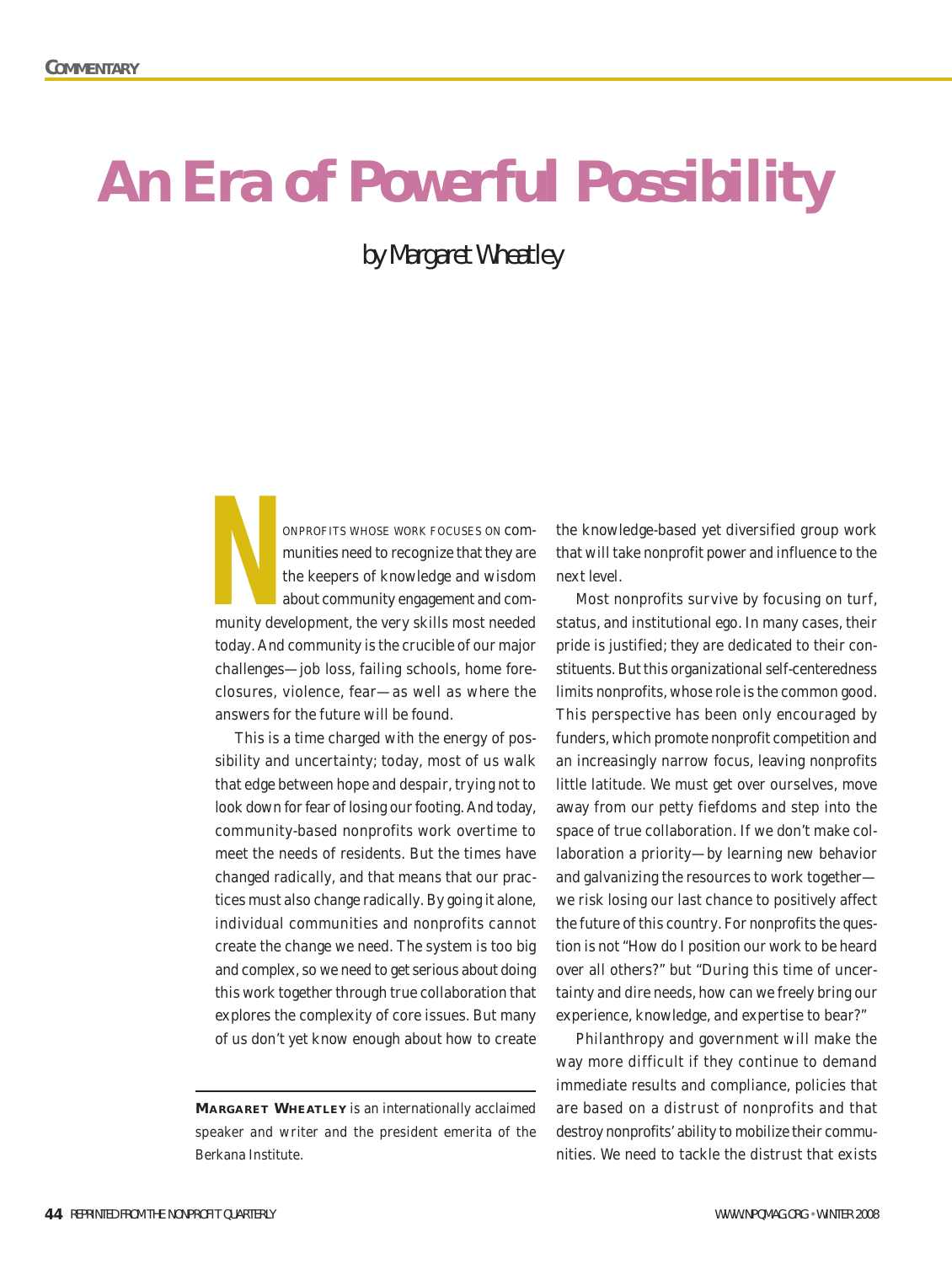

between foundations, government, and nonprofits, because we cannot do the work that needs to be done if we continue to fear one another.

I believe this distrust has arisen because of the failure we've experienced in solving complex problems. We've identified the cause of this failure as individual leaders and agencies that lack the will or intelligence to solve the issues for which they received funding. But in fact, our mental models have failed. We have not approached complex problems in ways that account for their dense, interconnected nature. Nor have we advocated for the processes required of a complex system. So, of course, we've failed by applying rigid, reductionist, and mechanical models of problem solving to a dynamic, complex, and interconnected system.

But too many funders have misidentified the failure as flawed leadership rather than flawed thinking. They grow more fearful and distrustful of those they entrust with their money. And then they add new reporting requirements, insist on more evaluation, and demand greater "accountability." I've observed that nonprofit staff in the field spends increasingly more time on measurement and report writing. If your nonprofit has received money from multiple funders, most of your effort goes toward satisfying these multiple requirements. This doesn't increase accountability; it merely holds talented people who are capable of doing good work hostage to filling out forms that demand nonsensical measurements that aren't particularly useful.

We have to break the cycle of distrust between those who have the money and those who need the money to do the work. If funders continue to insist on more elaborate reporting of inconsequential work and measurements that mean little, we won't get anywhere. We need to recognize that the only way to learn about complex systems is to begin to work *within* the system—together as community residents, nonprofits, and funders—and to learn as we go. And to build trusting relationships, we have to become consummate learners who can encourage one another to take risks, learn from our experiences, and immediately apply that learning to our next task.

We don't know how to do the kind of continuous learning that complexity calls for. In today's world, when we confront a massive failure (think the current economic meltdown), we try to stop the chaos by imposing simplistic regulations. But every time we attempt to control chaos with controls and oversight, we create only more chaos.

When we dance with uncertainty, we have to notice what's around us in the moment and what we can learn. Too often, instead of staying open to the unpredictable and being avid learners as they go, nonprofits have tracked and measured and, thus, focused on the past. This kind of myopic and backward-looking focus is disastrous in the

## **Too many funders have misidentified the failure as flawed leadership**

## **rather than flawed thinking.**

kinds of never-before-encountered situations we face today.

The questions for philanthropy and nonprofits are these: How can we break the cycle of distrust and fear? How can we best work with our partners and those doing the work without constraining them with dog collars that zap them when they move out of bounds? We all have to move out of bounds, far beyond the boxes of our present approaches. Unknown situations require people to access their maximum intelligence, to be able to think well in the moment and alongside their colleagues. And that intelligence needs to be widely distributed throughout the community.

Years ago, I worked with the U.S. Special Forces, and it was a wake-up call about how to mobilize intelligence to deal with the unknown. As is true in other countries, our Special Forces unit trains these elite soldiers to function well in the highestrisk situations. The organization trains its soldiers